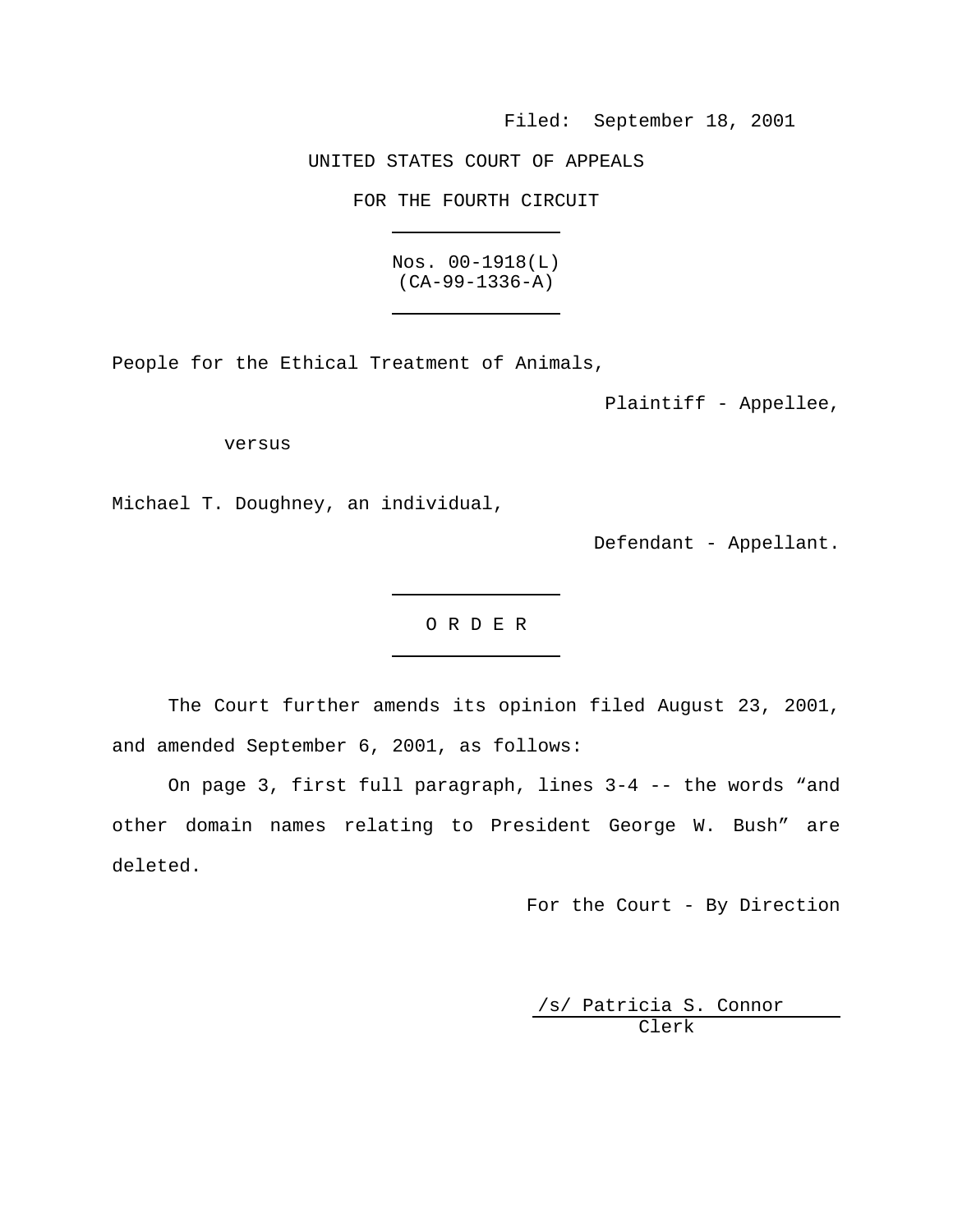UNITED STATES COURT OF APPEALS FOR THE FOURTH CIRCUIT

> Nos. 00-1918(L) (CA-99-1336-A)

People for the Ethical Treatment of Animals,

Plaintiff - Appellee,

versus

Michael T. Doughney, an individual,

Defendant - Appellant.

CORRECTED ORDER

The court corrects its amending order filed September 6, 2001, as follows:

The citation to Virtual Works was corrected to read "128 F.3d at 270." The citation should have been corrected to read "238 F.3d at 270."

For the Court - By Direction

/s/ Patricia S. Connor Clerk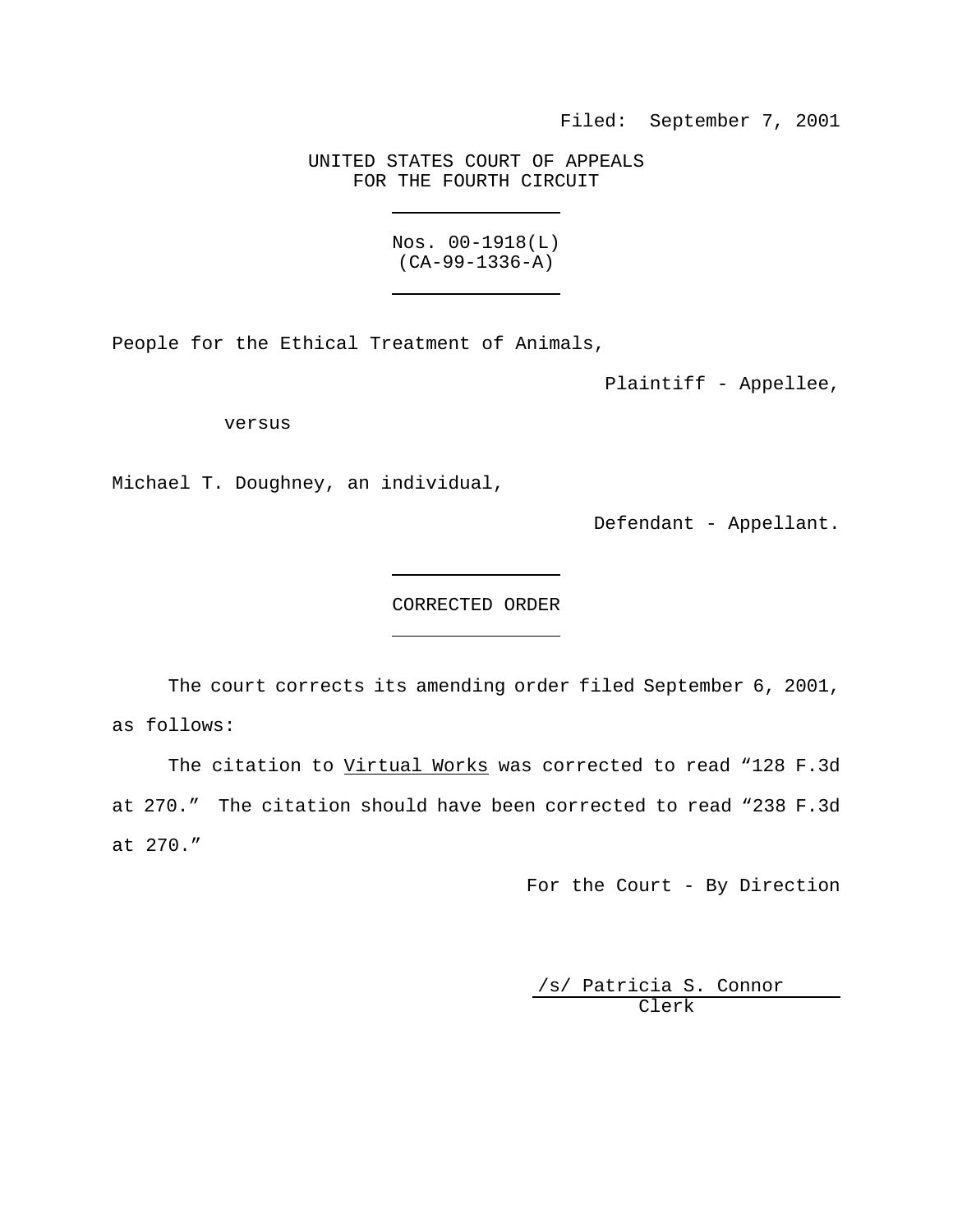UNITED STATES COURT OF APPEALS FOR THE FOURTH CIRCUIT

> Nos. 00-1918(L) (CA-99-1336-A)

People for the Ethical Treatment of Animals,

Plaintiff - Appellee,

versus

Michael T. Doughney, an individual,

Defendant - Appellant.

ORDER

The court amends its opinion filed August 23, 2001, as follows:

On page 2, section 2, line 1 -- counsel's name is corrected to read "G. Gervaise Davis, III."

On page 2, section 2, line 4 -- counsel's name is corrected to read "Eric Bakri Boustani."

On page 15, first paragraph, lines 1-2 -- the citation to Virtual Works is corrected to read "128 F.3d at 270."

For the Court - By Direction

/s/ Patricia S. Connor Clerk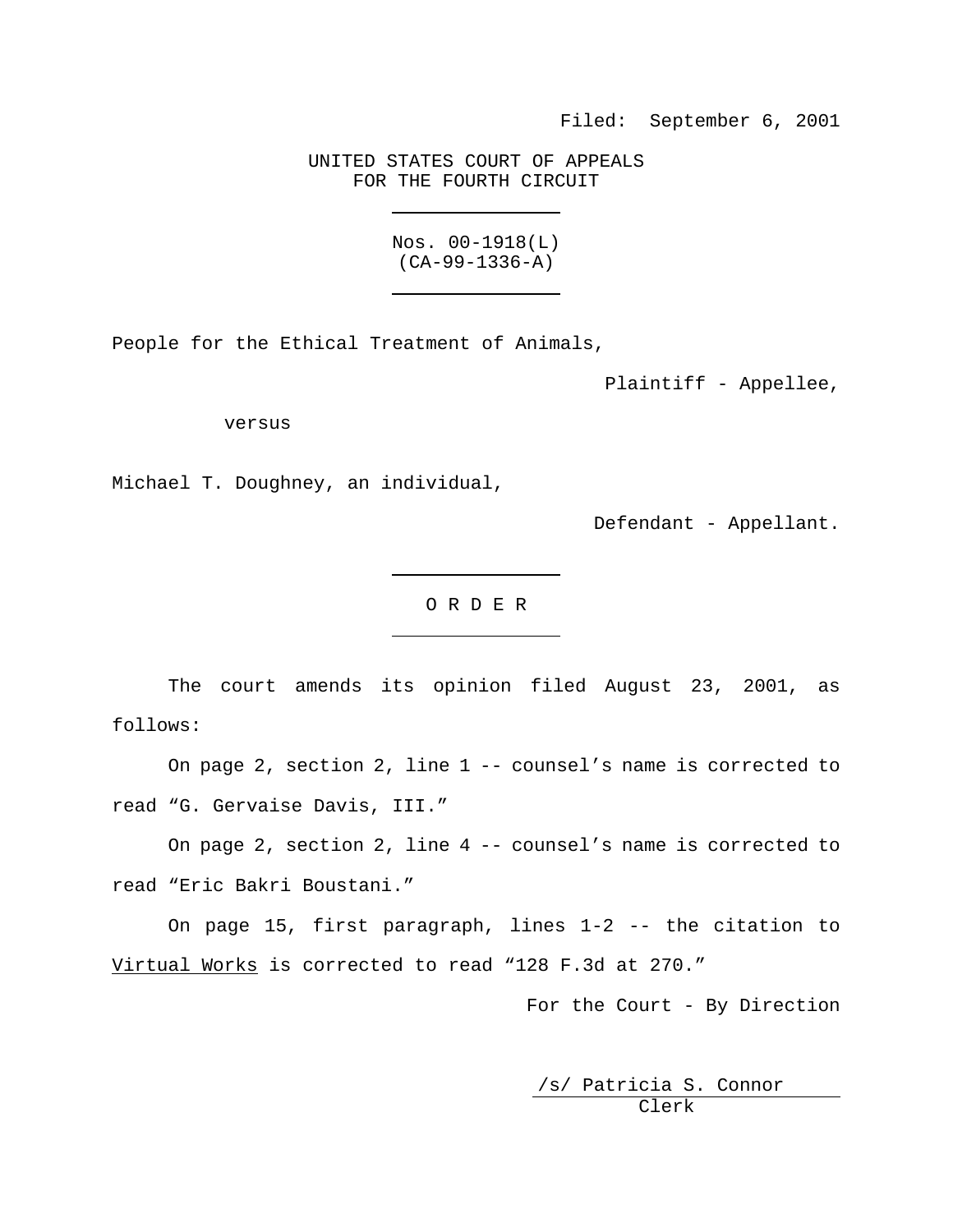## PUBLISHED

### UNITED STATES COURT OF APPEALS

#### FOR THE FOURTH CIRCUIT

PEOPLE FOR THE ETHICAL TREATMENT OF ANIMALS, Plaintiff-Appellee,

v.

No. 00-1918

MICHAEL T. DOUGHNEY, an individual, Defendant-Appellant.

DIANE CABELL; MILTON MUELLER, Amici Curiae.

PEOPLE FOR THE ETHICAL TREATMENT OF ANIMALS, Plaintiff-Appellant,

v. No. 00-2289

MICHAEL T. DOUGHNEY, an individual, Defendant-Appellee.

Appeals from the United States District Court for the Eastern District of Virginia, at Alexandria. Claude M. Hilton, Chief District Judge. (CA-99-1336-A)

Argued: May 7, 2001

Decided: August 23, 2001

Before MICHAEL and GREGORY, Circuit Judges, and Benson E. LEGG, United States District Judge for the District of Maryland, sitting by designation.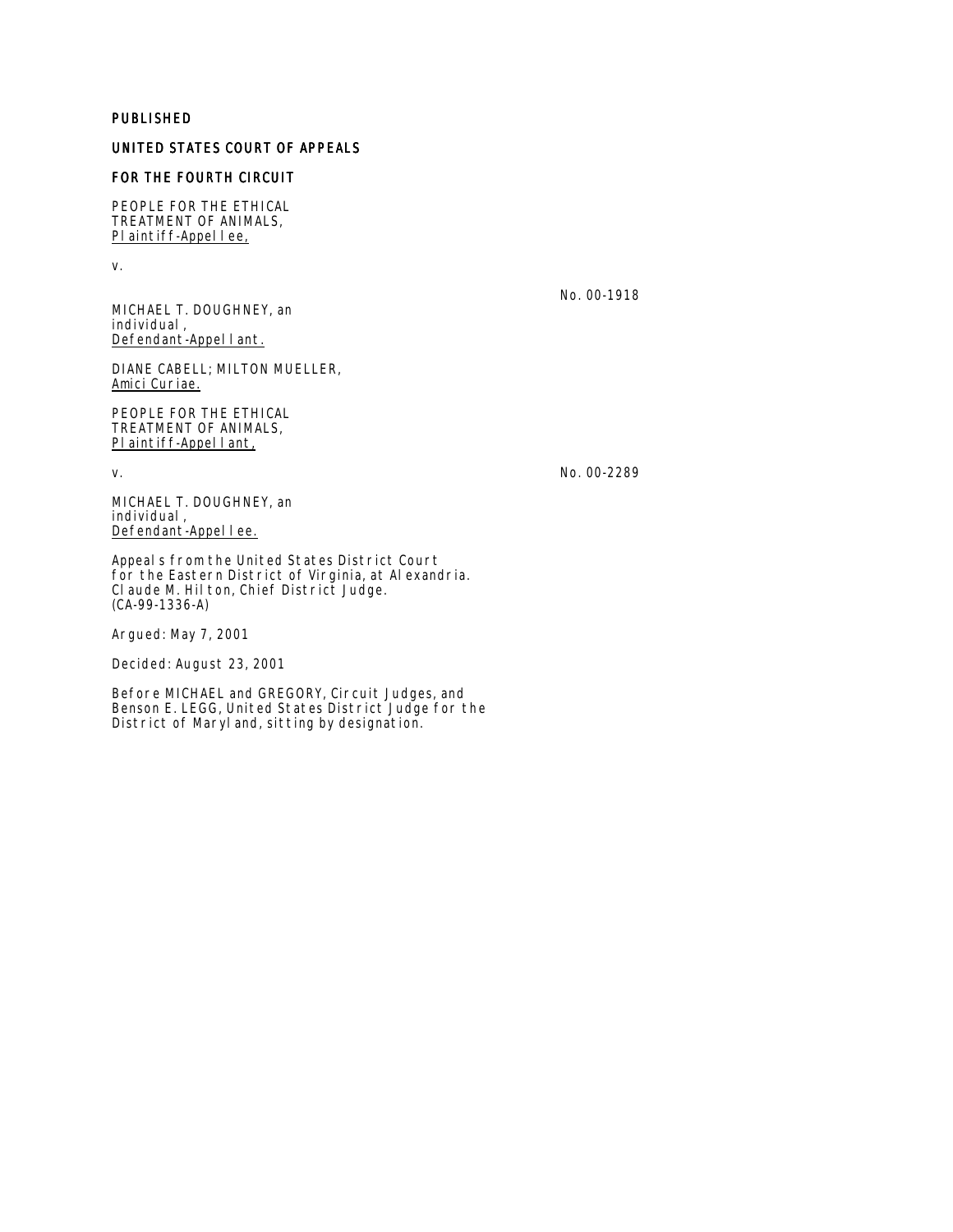Affirmed by published opinion. Judge Gregory wrote the opinion, in which Judges Michael and Legg joined.

\_\_\_\_\_\_\_\_\_\_\_\_\_\_\_\_\_\_\_\_\_\_\_\_\_\_\_\_\_\_\_\_\_\_\_\_\_\_\_\_\_\_\_\_\_\_\_\_\_\_\_\_\_\_\_\_\_\_\_\_\_\_\_\_\_

## **COUNSEL**

ARGUED: G. Gervaise Davis, III, DAVIS & SCHROEDER, P.C., Monterey, California, for Appellant. Philip Jay Hirschkop, HIRSCHKOP & ASSOCIATES, P.C., Alexandria, Virginia, for Appellee. ON BRIEF: Eric Bakri Boustani, DAVIS & SCHROEDER, P.C., Monterey, California; Richard T. Rossier, Kathryn A. Kleiman, MCLEOD, WATKINSON & MILLER, Washington, D.C., for Appellant. Marianne R. Merritt, HIRSCHKOP & ASSO-CIATES, P.C., Alexandria, Virginia, for Appellee. Diane Cabell, HARVARD LAW SCHOOL, Cambridge, Massachusetts; Dr. Milton Mueller, Center for Science and Technology, SYRACUSE UNIVER-SITY, Syracuse, New York, Amici Curiae Pro Se.

\_\_\_\_\_\_\_\_\_\_\_\_\_\_\_\_\_\_\_\_\_\_\_\_\_\_\_\_\_\_\_\_\_\_\_\_\_\_\_\_\_\_\_\_\_\_\_\_\_\_\_\_\_\_\_\_\_\_\_\_\_\_\_\_\_

## OPINION

GREGORY, Circuit Judge:

People for the Ethical Treatment of Animals ("PETA") sued Michael Doughney ("Doughney") after he registered the domain name peta.org and created a website called "People Eating Tasty Animals. PETA alleged claims of service mark infringement under 15 U.S.C. § 1114 and Virginia common law, unfair competition under 15 U.S.C. § 1125(a) and Virginia common law, and service mark dilution and cybersquatting under 15 U.S.C. § 1123(c). Doughney appeals the district court's decision granting PETA's motion for summary judgment and PETA cross-appeals the district court's denial of its motion for attorney's fees and costs. Finding no error, we affirm.

I.

PETA is an animal rights organization with more than 600,000 members worldwide. PETA "is dedicated to promoting and heightening public awareness of animal protection issues and it opposes the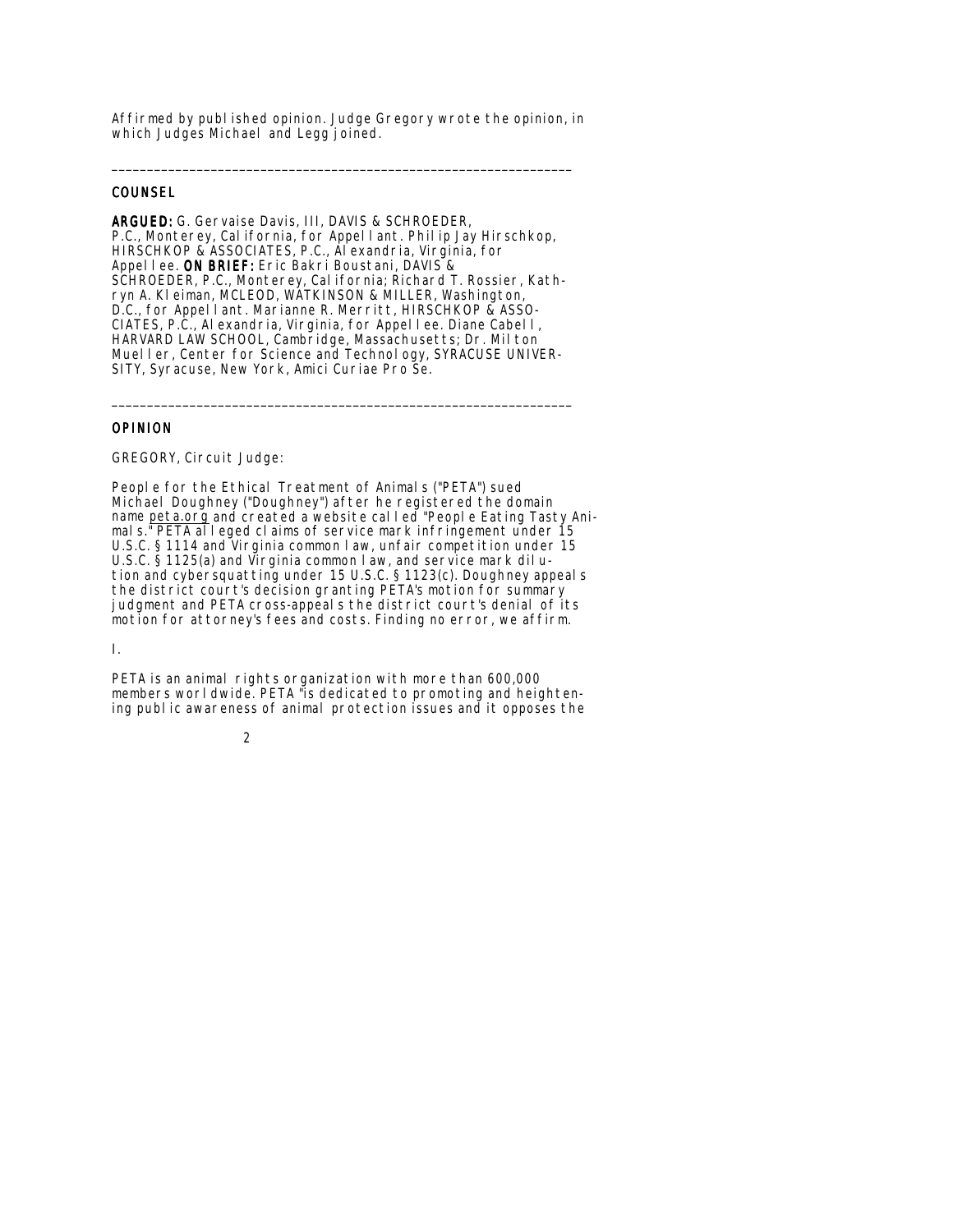exploitation of animals for food, clothing, entertainment and vivisection." Appellee/Cross-Appellant PETA's Brief at 7.

Doughney is a former internet executive who has registered many domain names since 1995. For example, Doughney registered domain names such as dubyadot.com, dubyadot.net, deathbush.com, RandallTer-<u>ry.org</u> (Not Randall Terry for Congress), <u>bwtel.com</u> (Baltimore-Washington Tel ephone Company), <u>pmrc.org</u> ("Peopl e's Manic Repressive Church"), and  $ex\text{-}cult.org$  (Ex-Cult Archive). At the time the district court issued its summary judgment ruling, Doughney owned 50-60 domain names.

Doughney registered the domain name peta.org in 1995 with Network Solutions, Inc. ("NSI"). When registering the domain name, Doughney represented to NSI that the registration did "not interfere with or infringe upon the rights of any third party," and that a "nonprofit educational organization" called "People Eating Tasty Animals" was registering the domain name. Doughney made these representations to NSI despite knowing that no corporation, partnership, organization or entity of any kind existed or traded under that name. Moreover, Doughney was familiar with PETA and its beliefs and had been for at least 15 years before registering the domain name.

After registering the peta.org domain name, Doughney used it to create a website purportedly on behalf of "People Eating Tasty Animals." Doughney claims he created the website as a parody of PETA. A viewer accessing the website would see the title "People Eating Tasty Animals" in large, bold type. Under the title, the viewer would see a statement that the website was a "resource for those who enjoy eating meat, wearing fur and leather, hunting, and the fruits of scientific research." The website contained links to various meat, fur, leather, hunting, animal research, and other organizations, all of which held views generally antithetical to PETA's views. Another statement on the website asked the viewer whether he/she was "Feeling lost? Offended? Perhaps you should, like, exit immediately." The phrase "exit immediately" contained a hyperlink to PETA's official website.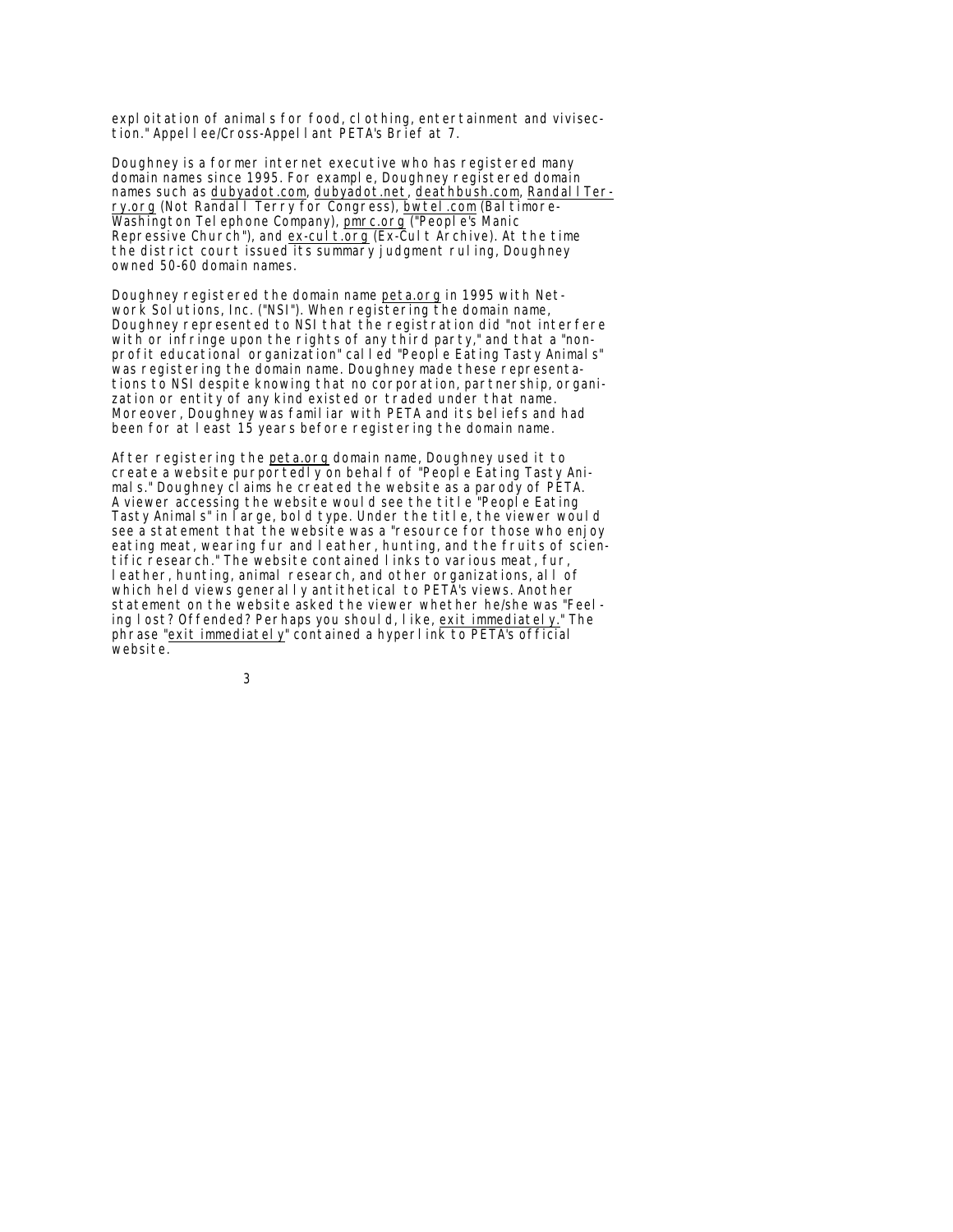Doughney's website appeared at "www.peta.org" for only six months in 1995-96. In 1996, PETA asked Doughney to voluntarily transfer the peta.org domain name to PETA because PETA owned the "PETA" mark ("the Mark"), which it registered in 1992. See U.S. Trademark Registration No. 1705,510. When Doughney refused to transfer the domain name to PETA, PETA complained to NSI, whose rules then required it to place the domain name on "hold" pending resol ution of Doughney's dispute with PETA.1 Consequently, Doughney moved the website to www.mtd.com/tasty and added a disclaimer stating that "People Eating Tasty Animals is in no way connected with, or endorsed by, People for the Ethical Treatment of Animals."

In response to Doughney's domain name dispute with PETA, The Chronicl e of Phil anthropy quoted Doughney as stating that, "[i]f they [PETA] want one of my domains, they should make me an offer." Non-Profit Groups Upset by Unauthorized Use of Their Names on the Internet, THE CHRONICLE OF PHILANTHROPY, Nov. 14, 1996. Doughney does not dispute making this statement. Additionally, Doughney posted the following message on his website on May  $12$ , 1996:

> "PeTa" has no legal grounds whatsoever to make even the slightest demands of me regarding this domain name registration. If they disagree, they can sue me. And if they don't, well, perhaps they can behave like the polite ladies and gentlemen that they evidently aren't and negotiate a settlement with me. . . . Otherwise, "PeTa" can wait until the significance and value of a domain name drops to nearly nothing, which is inevitable as each new web search engine comes on-line, because that's how long it's going to take for this dispute to play out.

PETA sued Doughney in 1999, asserting claims for service mark infringement, unfair competition, dil ution and cybersquatting. PETA did not seek damages, but sought only to enjoin Doughney's use of

\_\_\_\_\_\_\_\_\_\_\_\_\_\_\_\_\_\_\_\_\_\_\_\_\_\_\_\_\_\_\_\_\_\_\_\_\_\_\_\_\_\_\_\_\_\_\_\_\_\_\_\_\_\_\_\_\_\_\_\_\_\_\_\_\_

1 When Doughney registered peta.org, he agreed to abide by NSI's Dispute Resolution Policy, which specified that a domain name using a third party's registered trademark was subject to placement on "hold" status.

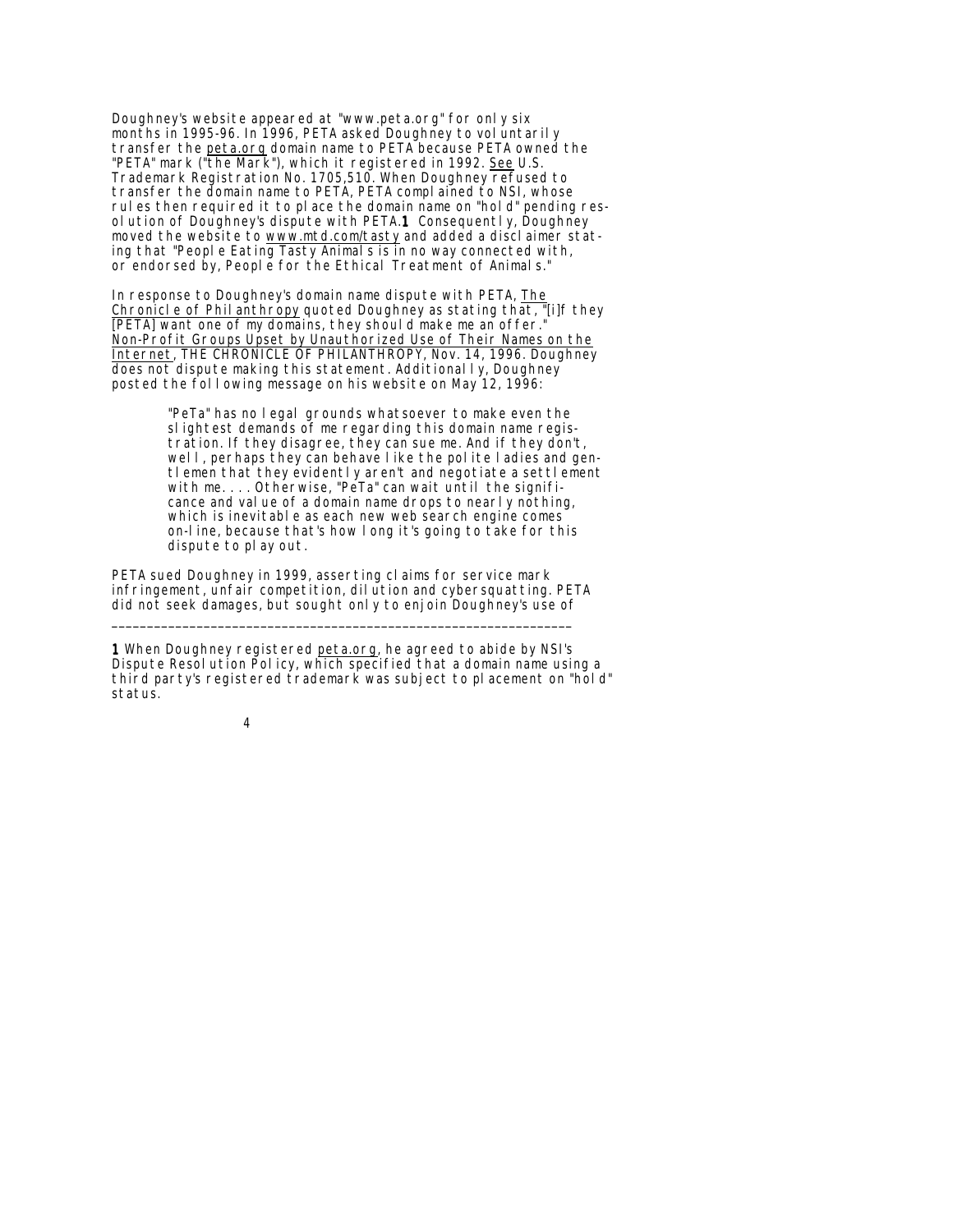the "PETA" Mark and an order requiring Doughney to transfer the peta.org domain name to PETA.

Doughney responded to the suit by arguing that the website was a constitutionally-protected parody of PETA. Nonetheless, the district court granted PETA's motion for summary judgment on June 12, 2000. People for the Ethical Treatment of Animals, Inc. v. Doughney, 113 F. Supp.2d 915 (E.D. Va. 2000). The district court rejected Doughney's parody defense, explaining that

> [o]nly after arriving at the "PETA.ORG" web site could the web site browser determine that this was not a web site owned, controlled or sponsored by PETA. Therefore, the two images: (1) the famous PETA name and (2) the "People Eating Tasty Animals" website was not a parody because [they were not] simul taneous.

#### Id. at 921.

PETA subsequently moved for attorney fees and costs. The district court denied the motion, finding that the case was not "exceptional" under 15 U.S.C. § 1117. PETA moved to reconsider in part, arguing that it was entitled to "costs of the action" and attaching a statement for filing fees, photocopying, facsimiles, courier services, postage, travel, mileage, tolls, parking, long distance telephone calls, "services," transcripts, computer research, "miscellaneous" expenses, and witness fees and mileage. The district court ruled on September 15, 2000, stating that

> Plaintiff has submitted to the Court what it asserts is an itemization of its expenses without providing any supporting documentation or legal analysis of why these expenses are "costs of the action" within the meaning of 15 U.S.C. § 1117(a) and 28 U.S.C. § 1920. Defendant challenges Plaintiff's expenses as excessive. It appears to the Court that many of Plaintiff's expenses are for mere "trial preparation," and not recoverable as costs.

For those reasons it is hereby,

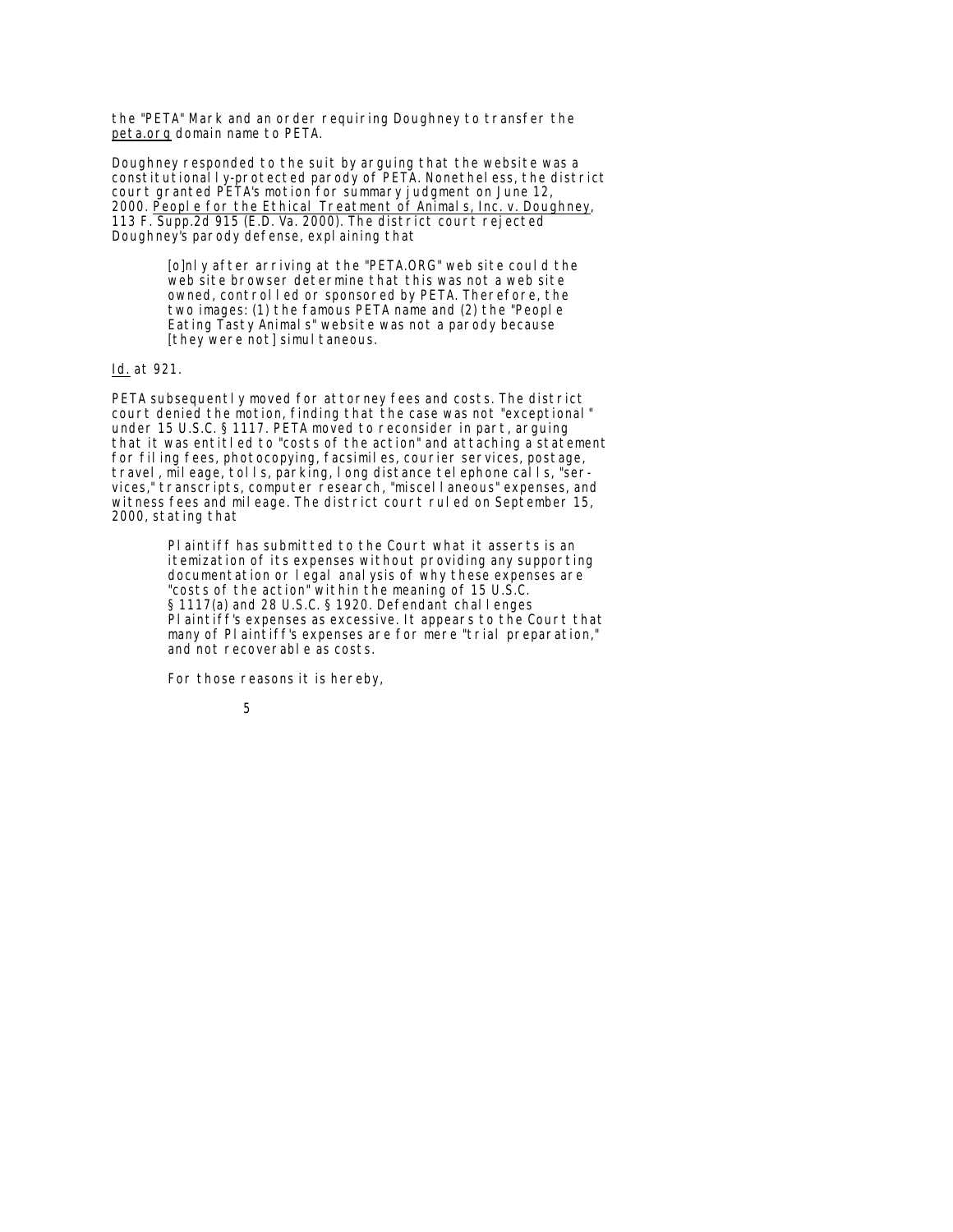ORDERED that Plaintiff's Motion for Reconsideration and/or Clarification is DENIED except that Plaintiff shall be awarded those costs routinely taxed by the Clerk. Plaintiff shall not receive as costs mere trial preparation expenses. Plaintiff shall submit a Bill of Costs to the Clerk of the Court.

People for the Ethical Treatment of Animals, Inc. v. Doughney, Civil Action No. 99-1336-A, Order (E.D. Va. Sept. 15, 2000).

## II.

We review a district court's summary judgment ruling de novo, viewing the evidence in the light most favorable to the non-moving party. <u>Gol dstein v. The Chestnut Ridge Vol unteer Fire Co.</u>, 218 F.3d 337, 340 (4th Cir. 2000); <u>Binakonsky v. Ford Motor Co.</u>, 133 F.3d 281, 284-85 (4th Cir. 1998). Summary judgment is appropriate if "the pleadings, depositions, answers to interrogatories, and admissions on file, together with the affidavits, if any, show that there is no genuine issue as to any material fact and that the moving party is entitled to judgment as a matter of law." Fed. R. Civ. P. 56.

### A. Trademark Infringement/Unfair Competition

A plaintiff alleging causes of action for trademark infringement and unfair competition must prove (1) that it possesses a mark; (2) that the defendant used the mark; (3) that the defendant's use of the mark occurred "in commerce"; (4) that the defendant used the mark "in connection with the sale, offering for sale, distribution, or advertising" of goods or services; and (5) that the defendant used the mark in a manner likely to confuse consumers. 15 U.S.C. §§ 1114, 1125(a); Lone Star Steakhouse & Saloon v. Alpha of Virginia, 43 F.3d 922, 930 (4th Cir. 1995).2 \_\_\_\_\_\_\_\_\_\_\_\_\_\_\_\_\_\_\_\_\_\_\_\_\_\_\_\_\_\_\_\_\_\_\_\_\_\_\_\_\_\_\_\_\_\_\_\_\_\_\_\_\_\_\_\_\_\_\_\_\_\_\_\_\_

2 See also Lone Star Steakhouse & Saloon, 43 F.3d at 930 n.10 ("[t]he test for trademark infringement and unfair competition under the Lanham Act is essentially the same as that for common law unfair competition under Virginia law . . . .").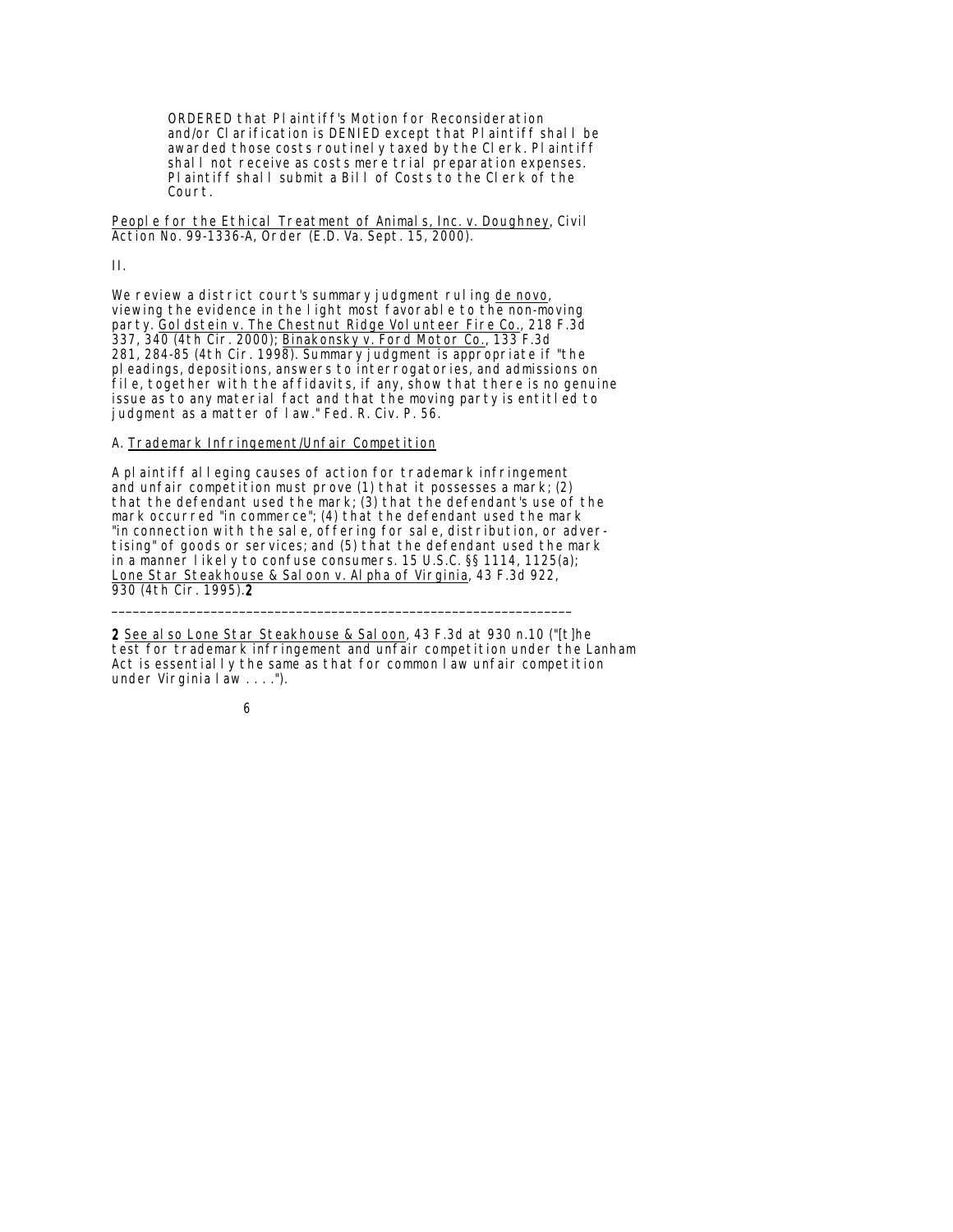There is no dispute here that PETA owns the "PETA" Mark, that Doughney used it, and that Doughney used the Mark "in commerce." Doughney disputes the district court's findings that he used the Mark in connection with goods or services and that he used it in a manner engendering a likelihood of confusion.

1.

To use PETA's Mark "in connection with" goods or services, Doughney need not have actually sold or advertised goods or services on the www.peta.org website. Rather, Doughney need only have prevented users from obtaining or using PETA's goods or services, or need only have connected the website to other's goods or services.

While sparse, existing caselaw on infringement and unfair competition in the Internet context clearly weighs in favor of this conclusion. For example, in OBH, Inc. v. Spotlight Magazine, Inc., the plaintiffs owned the "The Buffalo News" registered trademark used by the newspaper of the same name. 86 F. Supp.2d 176 (W.D. N.Y. 2000). The defendants registered the domain name thebuffalonews.com and created a website parodying The Buffalo News and providing a public forum for criticism of the newspaper. Id. at 182. The site contained hyperlinks to other local news sources and a site owned by the defendants that advertised Buffalo-area apartments for rent. Id. at 183.

The court held that the defendants used the mark "in connection with" goods or services because the defendants' website was "likely to prevent or hinder Internet users from accessing plaintiffs' services on plaintiffs' own web site." Id.

> Prospective users of plaintiffs' services who mistakenly access defendants' web site may fail to continue to search for plaintiffs' web site due to confusion or frustration. Such users, who are presumably looking for the news services provided by the plaintiffs on their web site, may instead opt to select one of the several other news-related hyperlinks contained in defendants' web site. These news-related hyperlinks will directly link the user to other news-related web sites that are in direct competition with plaintiffs in providing news-related services over the Internet. Thus, defen-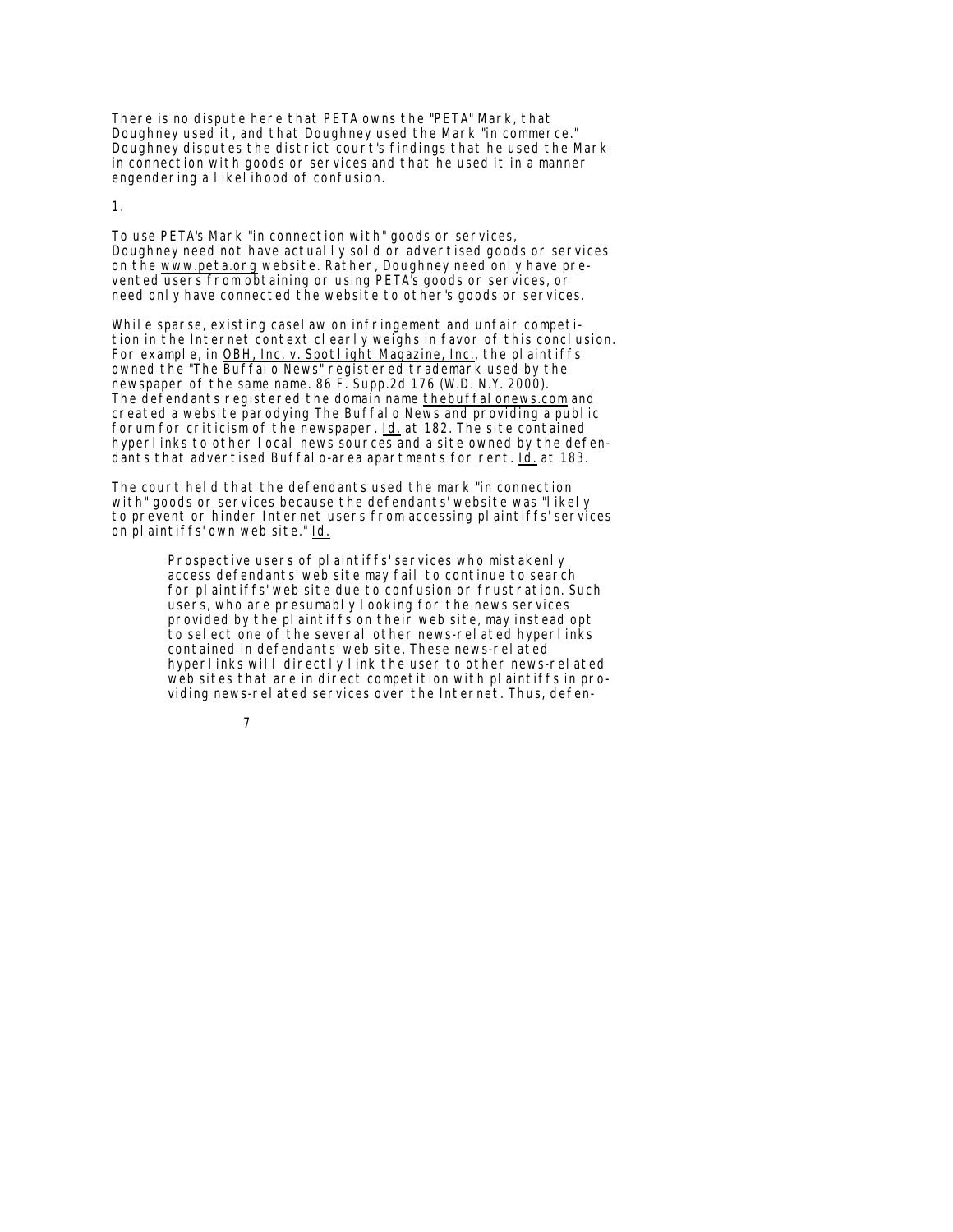dants' action in appropriating plaintiff's mark has a connection to plaintiffs' distribution of its services.

Id. Moreover, the court explained that defendants' use of the plaintiffs' mark was in connection with goods or services because it contained a link to the defendants' apartment-guide website. Id.

Similarly, in Planned Parenthood Federation of America, Inc. v. Bucci, the plaintiff owned the "Planned Parenthood" mark, but the defendant registered the domain name plannedparenthood.com. 42 U.S.P.Q.2d 1430 (S.D.N.Y. 1997). Using the domain name, the defendant created a website containing information antithetical to the pl aintiff's views. <u>Id.</u> at 1435. The court rul ed that the defendant used the plaintiff's mark "in connection with" the distribution of services

> because it is likely to prevent some Internet users from reaching plaintiff's own Internet web site. Prospective users of plaintiff's services who mistakenly access defendant's web site may fail to continue to search for plaintiff's own home page, due to anger, frustration, or the belief that plaintiff's home page does not exist.

#### Id.

The same reasoning applies here. As the district court explained, Doughney's use of PETA's Mark in the domain name of his website

> is likely to prevent Internet users from reaching [PETA's] own Internet web site. The prospective users of [PETA's] services who mistakenly access Defendant's web site may fail to continue to search for [PETA's] own home page, due to anger, frustration, or the belief that [PETA's] home page does not exist.

Doughney, 113 F. Supp.2d at 919 (quoting Bucci, 42 U.S. P.Q.2d at 1435). Moreover, Doughney's web site provides links to more than 30 commercial operations offering goods and services. By providing links to these commercial operations, Doughney's use of PETA's Mark is "in connection with" the sale of goods or services.

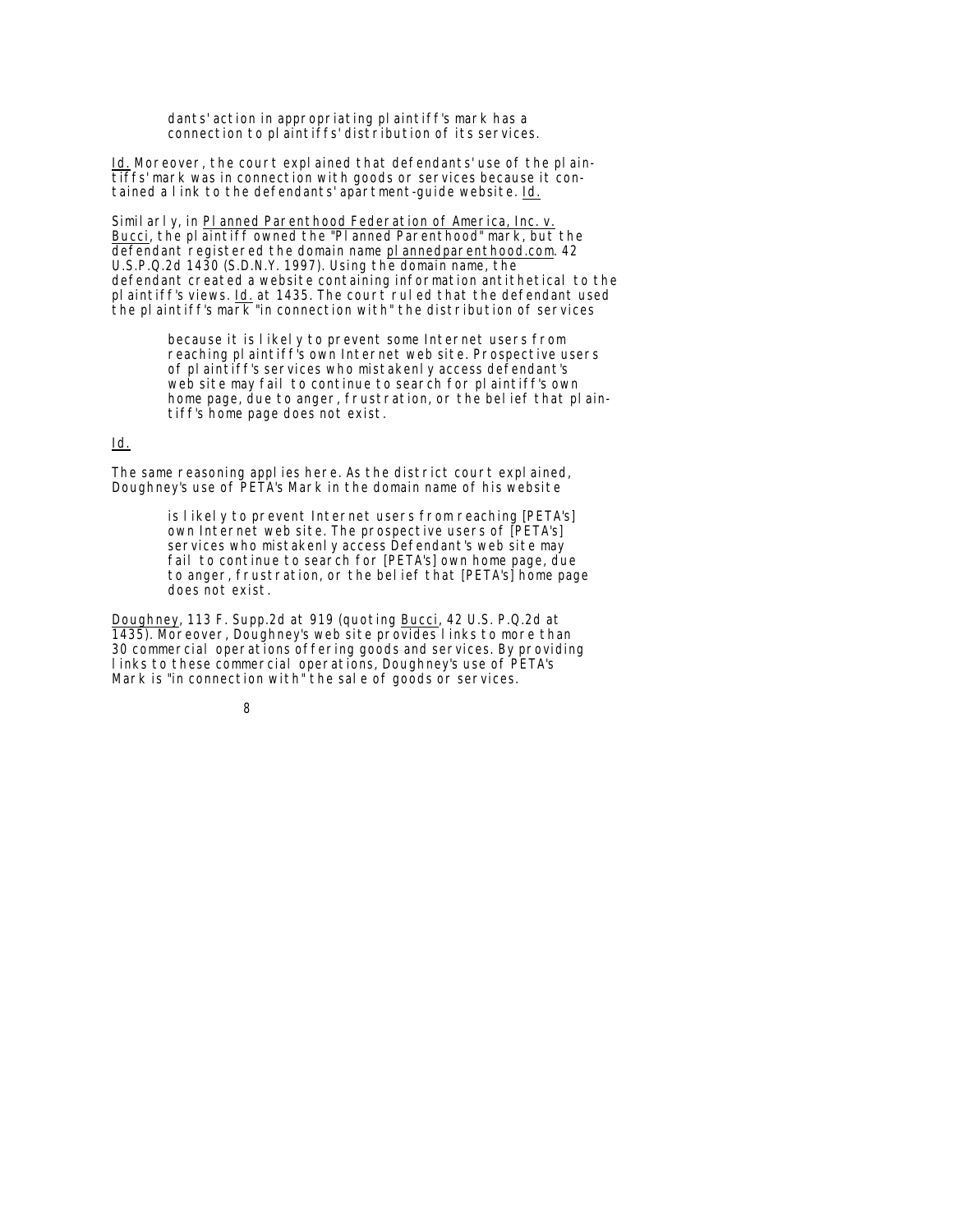The unauthorized use of a trademark infringes the trademark holder's rights if it is likely to confuse an "ordinary consumer" as to the source or sponsorship of the goods. Anheuser-Busch, Inc. v. L&L Wings, Inc., 962 F.2d 316, 318 (4th Cir. 1992) (citing 2 J. McCarthy, Trademarks and Unfair Competition § 23:28 (2d ed. 1984)). To determine whether a likelihood of confusion exists, a court should not consider "how closely a fragment of a given use duplicates the trademark," but must instead consider "whether the use in its entirety creates a likelihood of confusion." Id. at 319.

Doughney does not dispute that the peta.org domain name engenders a likel ihood of confusion between his web site and PETA. Doughney claims, though, that the inquiry should not end with his domain name. Rather, he urges the Court to consider his website in conjunction with the domain name because, together, they purportedly parody PETA and, thus, do not cause a likel ihood of confusion.

A "parody" is defined as a "simple form of entertainment conveyed by juxtaposing the irreverent representation of the trademark with the ideal ized image created by the mark's owner." L.L. Bean, Inc. v. <u>Drake Publ ishers, Inc.</u>, 811 F.2d 26, 34 (1st Cir. 1987). A parody must "convey two simultaneous -- and contradictory -- messages: that it is the original, but also that it is not the original and is instead a parody." Cliffs Notes, Inc. v. Bantam Doubleday Dell Publ. Group. Inc., 886 F.2d 490, 494 (2d Cir. 1989) (emphasis in original). To the extent that an alleged parody conveys only the first message, "it is not only a poor parody but also vulnerable under trademark law, since the customer will be confused." Id. While a parody necessarily must engender some initial confusion, an effective parody will diminish the risk of consumer confusion "by conveying  $[0 \text{ n}]$  just enough of the original design to allow the consumer to appreciate the point of parody." Jordache Enterprises, Inc. v. Hogg Wyl de, Ltd., 828 F.2d 1482, 1486 (10th Cir. 1987).

Looking at Doughney's domain name alone, there is no suggestion of a parody. The domain name peta.org simply copies PETA's Mark, conveying the message that it is related to PETA. The domain name does not convey the second, contradictory message needed to estab-

9

#### 2.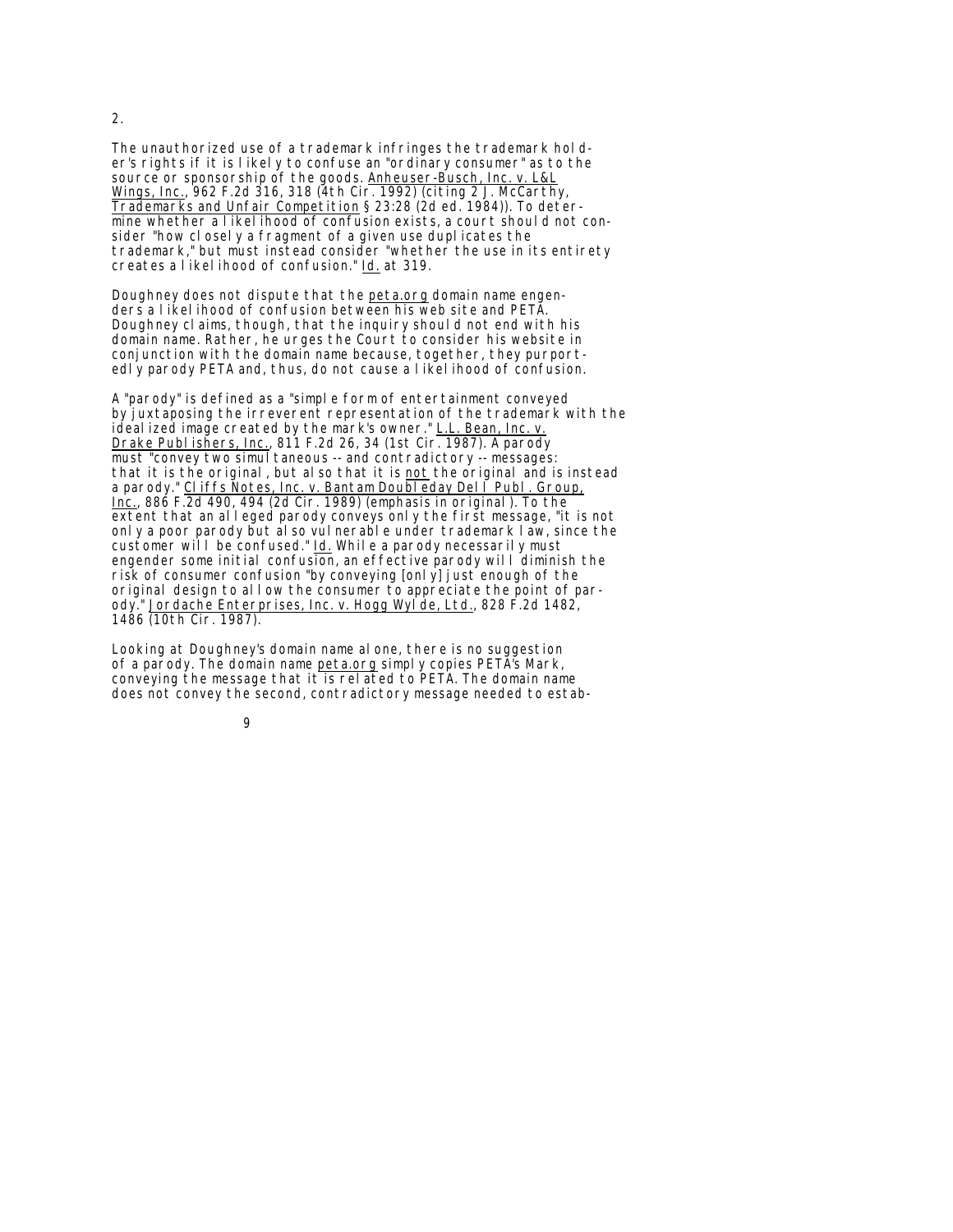lish a parody -- a message that the domain name is not related to PETA, but that it is a parody of PETA.

Doughney claims that this second message can be found in the content of his website. Indeed, the website's content makes it clear that it is not related to PETA. However, this second message is not conveyed simultaneously with the first message, as required to be considered a parody. The domain name conveys the first message; the second message is conveyed only when the viewer reads the content of the website. As the district court explained,"an internet user would not realize that they were not on an official PETA web site until after they had used PETA's Mark to access the web page`www.peta.org.'" Doughney, 113 F. Supp.2d at 921. Thus, the messages are not conveyed simultaneously and do not constitute a parody. See also Morrison & Foerster LLP v. Wick, 94 F. Supp.2d 1125 (D. Co. 2000) (defendant's use of plaintiffs' mark in domain name "does not convey two simul taneous and contradictory messages" because "[o]nly by reading through the content of the sites could the user discover that the domain names are an attempt at parody"); Bucci, 42 U.S.P.Q.2d at 1435 (rejecting parody defense because "[s]eeing or typing the `planned parenthood' mark and accessing the web site are two separate and nonsimultaneous activities"). The district court properly rejected Doughney's parody defense and found that Doughney's use of the peta.org domain name engenders a likelihood of confusion. Accordingly, Doughney failed to raise a genuine issue of material fact regarding PETA's infringement and unfair competition claims.

#### B. Anticybersquatting Consumer Protection Act

The district court found Doughney liable under the Anticybersquatting Consumer Protection Act ("ACPA"), 15 U.S.C. § 1125(d)(1)(A). To establish an ACPA violation, PETA was required to (1) prove that Doughney had a bad faith intent to profit from using the peta.org domain name, and (2) that the peta.org domain name is identical or confusingly similar to, or dilutive of, the distinctive and famous PETA Mark. 15 U.S.C. § 1125(d)(1)(A).

Doughney makes several arguments relating to the district court's  $ACP\overline{A}$  hol ding: (1) that PETA did not plead an ACPA claim, but raised it for the first time in its motion for summary judgment; (2) that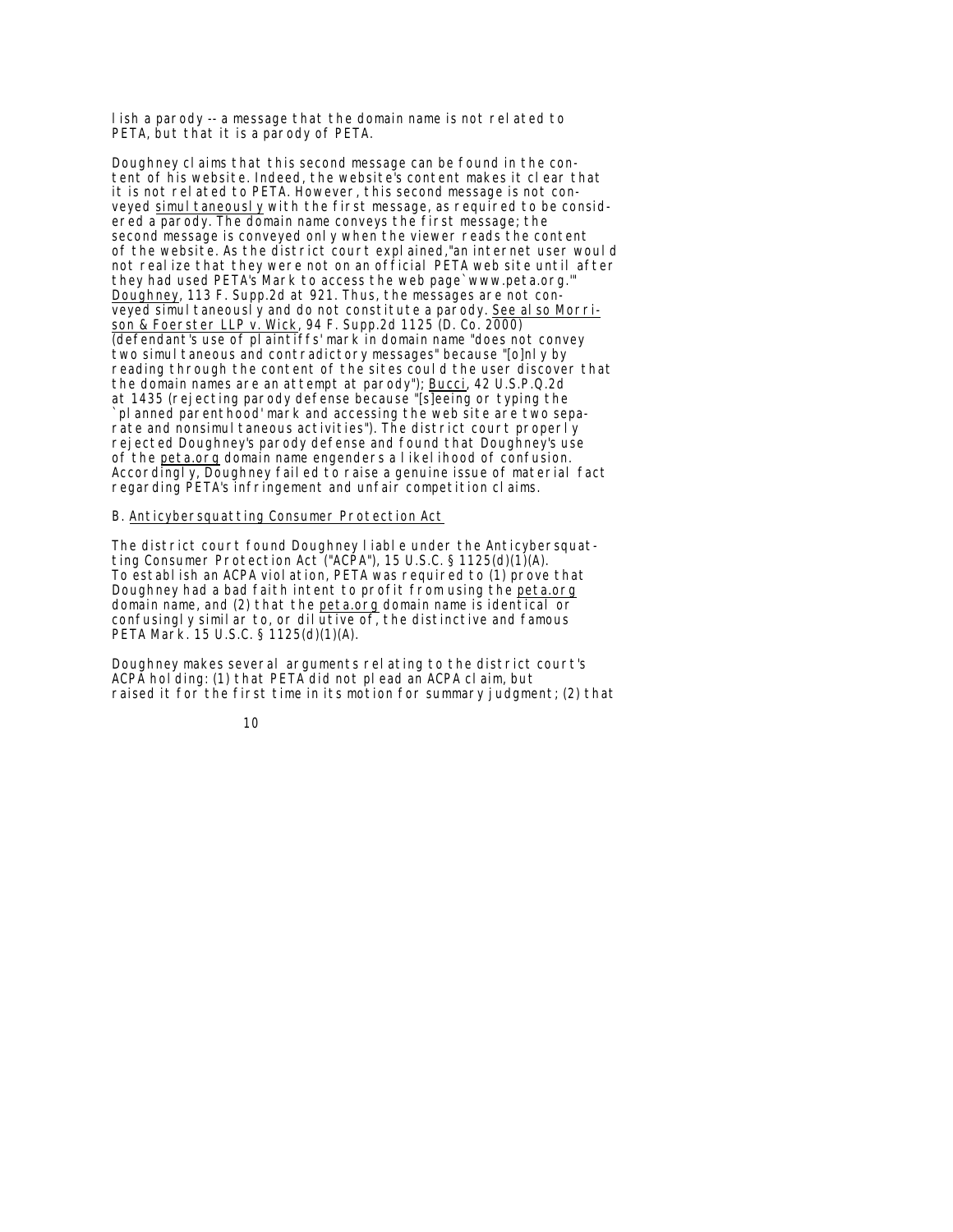the ACPA, which became effective in 1999, cannot be applied retroactively to events that occurred in 1995 and 1996; (3) that Doughney did not seek to financially profit from his use of PETA's Mark; and (4) that Doughney acted in good faith.

None of Doughney's arguments are availing. First, PETA raised its ACPA claim for the first time in its summary judgment briefs. Doughney objected, noting that PETA failed to plead the claim in its complaint and failed to seek leave to amend to do so. Doughney also vigorously defended against the claim. PETA acknowledged below that it did not plead the claim, but "respectfully request[ed]" in its summary judgment reply brief "that th[e district] Court apply the [the ACPA] to the case at bar[.]" Nothing in the record suggests that the district court entered an order amending PETA's complaint to include an ACPA claim. However, the district court appears to have ruled on PETA's informal motion, listing the ACPA in its summary judgment order as one of the claims on which PETA seeks summary judgment and rendering judgment as to that claim.

The Federal Rules "allow liberal amendment of pleadings throughout the progress of a case." <u>El more v. Corcoran</u>, 913 F.2d 170, 172 (4th Cir. 1990) (citing <u>Brandon v. Holt</u>, 469 U.S. 464, 471 (1985) (petitioners allowed to amend pleadings before Supreme Court)). A party's failure to amend will not affect a final judgment if the issues resolved were "tried by express or implied consent of the parties." Id. (citing Fed. R. Civ. P. 15(b)). Even without a formal amendment, "a district court may amend the pleadings merely by entering findings on the unpleaded issues." Id. (quoting Gal indo v. Stoody Co., 793 F.2d 1502, 1513 n. 8 (9th Cir. 1986)).

Here, PETA's summary judgment briefs essentially moved the district court for leave to amend its complaint to include an ACPA claim, and the district court appears to have granted that motion via its summary judgment ruling. While the record would have been clearer had PETA formally filed such a motion and the district court formally entered such an order, they did so in substance if not in form. Thus, we reject Doughney's first contention.

Doughney's second argument -- that the ACPA may not be applied retroactively  $-$  also is unavailing. The ACPA expressly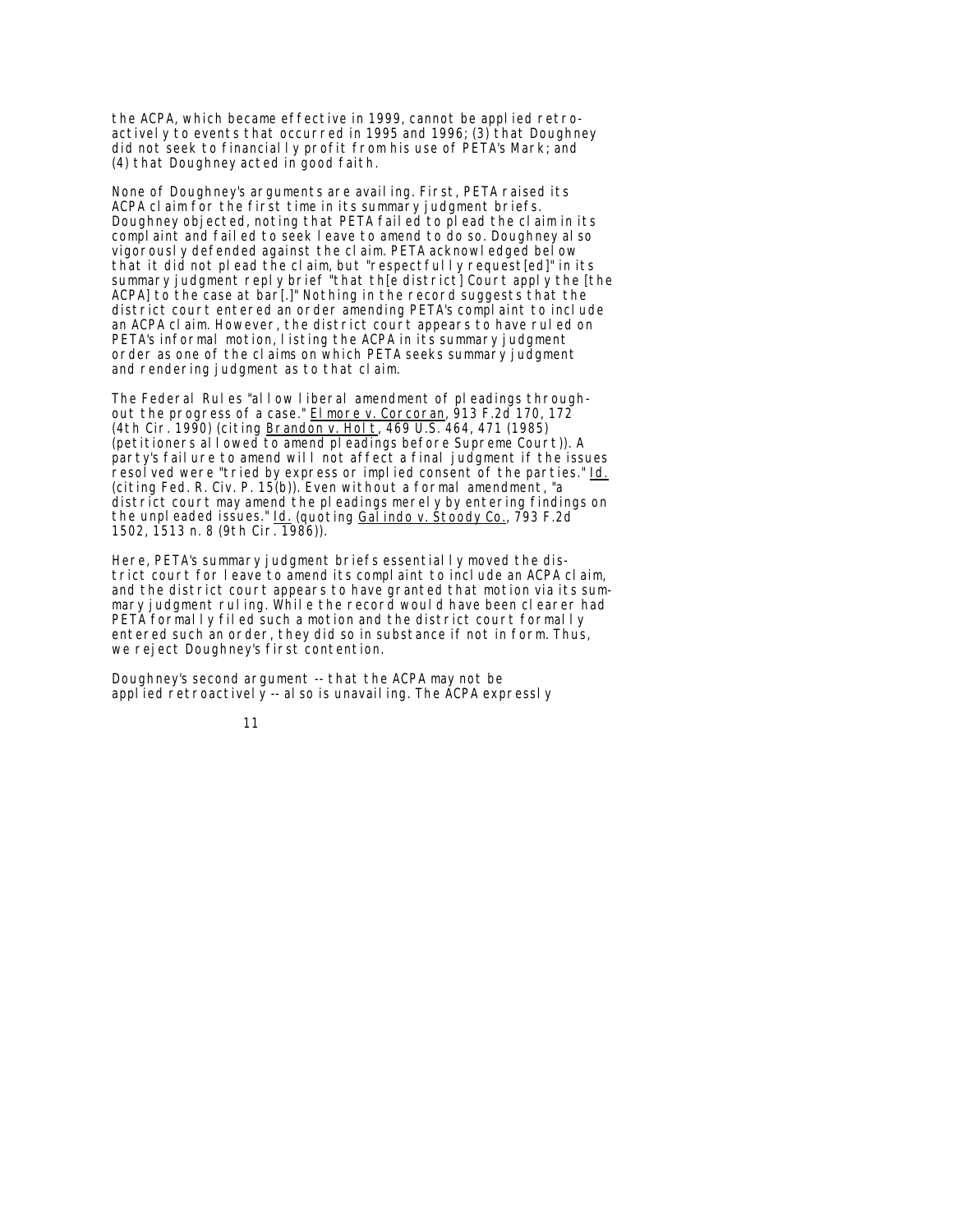states that it "shall apply to all domain names registered before, on, or after the date of the enactment of this Act[.]" Pub. L. No. 106-113, § 3010, 113 Stat. 1536. See also Sporty's Farm L.L.C. v. Sportsman's Market, Inc., 202 F.3d 489, 496 (2d Cir. 2000) (same). Moreover, while the ACPA precludes the imposition of damages in cases in which domain names were registered, trafficked, or used before its enactment, Pub. L. No. 106-113, § 3010, 113 Stat. 1536 ("damages under subsection (a) or (d) of section 35 of the Trademark Act of 1946 (15 U.S.C. 1117), . . . shall not be available with respect to the registration, trafficking, or use of a domain name that occurs before the date of the enactment of this Act"), it does not preclude the imposition of <u>equitable remedies</u>. <u>See also Virtual Networks, Inc. v. Volks</u>wagen of America, Inc., 238 F.3d 264, 268 (4th Cir. 2001). Here, the district court did not award PETA damages (nor did PETA request damages), but ordered Doughney to relinquish the domain name, transfer its registration to PETA, and limit his use of domain names to those that do not use PETA's Mark. Doughney, 113 F. Supp.2d at 922. Thus, the district court properly applied the ACPA to this case.

Doughney's third argument -- that he did not seek to financially profit from registering a domain name using PETA's Mark -- also offers him no relief. It is undisputed that Doughney made statements to the press and on his website recommending that PETA attempt to "settle" with him and "make him an offer." The undisputed evidence belies Doughney's argument.

Doughney's fourth argument -- that he did not act in bad faith - al so is unavailing. Under 15 U.S.C. §  $1125(d)(1)(B)(i)$ , a court may consider several factors to determine whether a defendant acted in bad faith, including

> (I) the trademark or other intellectual property rights of the person, if any, in the domain name;

(II) the extent to which the domain name consists of the legal name of the person or a name that is otherwise commonly used to identify that person;

(III) the person's prior use, if any, of the domain name in connection with the bona fide offering of any goods or services;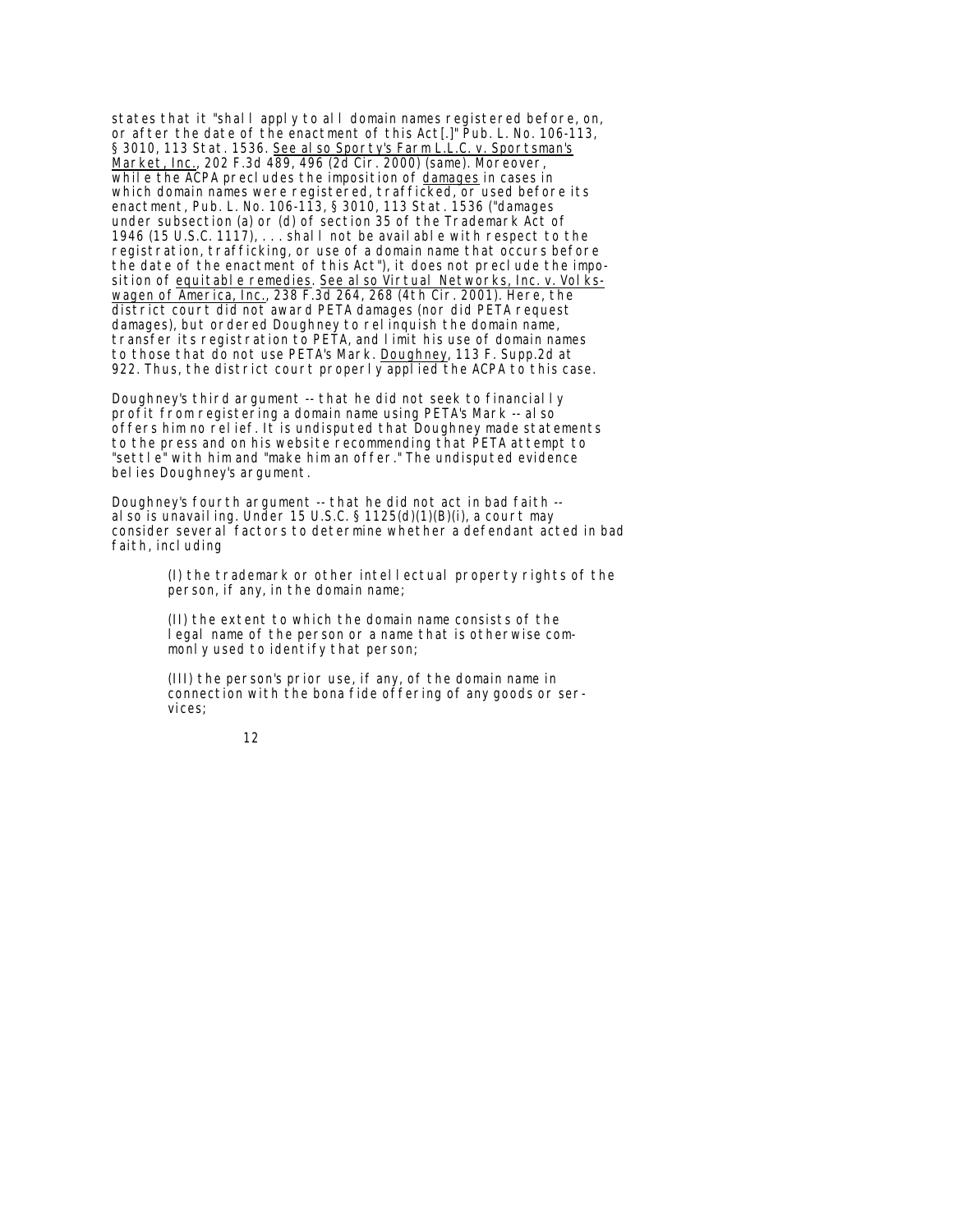(IV) the person's bona fide noncommercial or fair use of the mark in a site accessible under the domain name;

(V) the person's intent to divert consumers from the mark owner's online location to a site accessible under the domain name that could harm the goodwill represented by the mark, either for commercial gain or with the intent to tarnish or disparage the mark, by creating a likelihood of confusion as to the source, sponsorship, affiliation, or endorsement of the site;

(VI) the person's offer to transfer, sell, or otherwise assign the domain name to the mark owner or any third party for financial gain without having used, or having an intent to use, the domain name in the bona fide offering of any goods or services, or the person's prior conduct indicating a pattern of such conduct;

(VII) the person's provision of material and misleading false contact information when applying for the registration of the domain name, the person's intentional failure to maintain accurate contact information, or the person's prior conduct indicating a pattern of such conduct;

(VIII) the person's registration or acquisition of multiple domain names which the person knows are identical or confusingly similar to marks of others that are distinctive at the time of registration of such domain names, or dilutive of famous marks of others that are famous at the time of registration of such domain names, without regard to the goods or services of the parties; and

(IX) the extent to which the mark incorporated in the person's domain name registration is or is not distinctive and famous within the meaning of subsection (c)(1) of this section.

15 U.S.C. § 1125(d)(1)(B)(i). In addition to listing these nine factors, the ACPA contains a safe harbor provision stating that bad faith intent

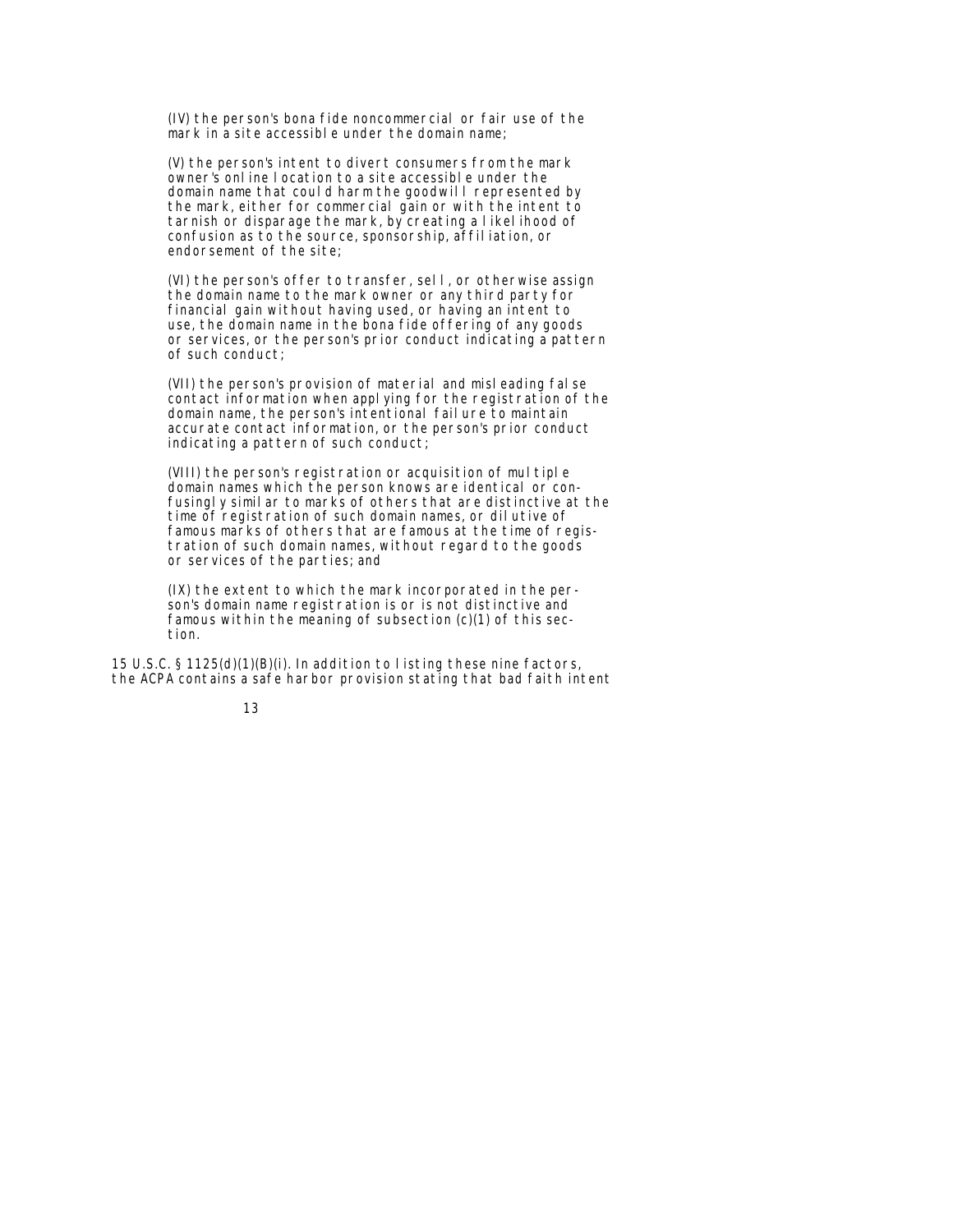"shall not be found in any case in which the court determines that the person believed and had reasonable grounds to believe that the use of the domain name was fair use or otherwise lawful." 15 U.S.C.  $$ 1225(d)(1)(B)(ii).$ 

The district court reviewed the factors listed in the statute and properly concluded that Doughney (I) had no intellectual property right in peta.org; (II) peta.org is not Doughney's name or a name otherwise used to identify Doughney; (III) Doughney had no prior use of peta.org in connection with the bona fide offering of any goods or services; (IV) Doughney used the PETA Mark in a commercial manner; (V) Doughney "clearly intended to confuse, mislead and divert internet users into accessing his web site which contained information antithetical and therefore harmful to the goodwill represented by the PETA Mark"; (VI) Doughney made statements on his web site and in the press recommending that PETA attempt to "settle" with him and "make him an offer"; (VII) Doughney made fal se statements when registering the domain name; and (VIII) Doughney registered other domain names that are identical or similar to the marks or names of other famous people and organizations. People for the Ethical Treatment of Animals, 113 F. Supp.2d at 920.

Doughney claims that the district court's later ruling denying PETA's motion for attorney fees triggers application of the ACPA's safe harbor provision. In that ruling, the district court stated that

> Doughney registered the domain name because he thought that he had a legitimate First Amendment right to express himself this way. The Court must consider Doughney's state of mind at the time he took the actions in question. Doughney thought he was within his First Amendment rights to create a parody of the plaintiff's organization.

People for the Ethical Treatment of Animals, Inc. v. Doughney, Civil Action No. 99-1336-A, Order at 4 (E.D. Va. Aug. 31, 2000). With its attorney's fee ruling, the district court did not find that Doughney "had reasonable grounds to believe" that his use of PETA's Mark was l awful. It held only that Doughney <u>thought it</u> to be lawful.

Moreover, a defendant "who acts even partially in bad faith in registering a domain name is not, as a matter of law, entitled to benefit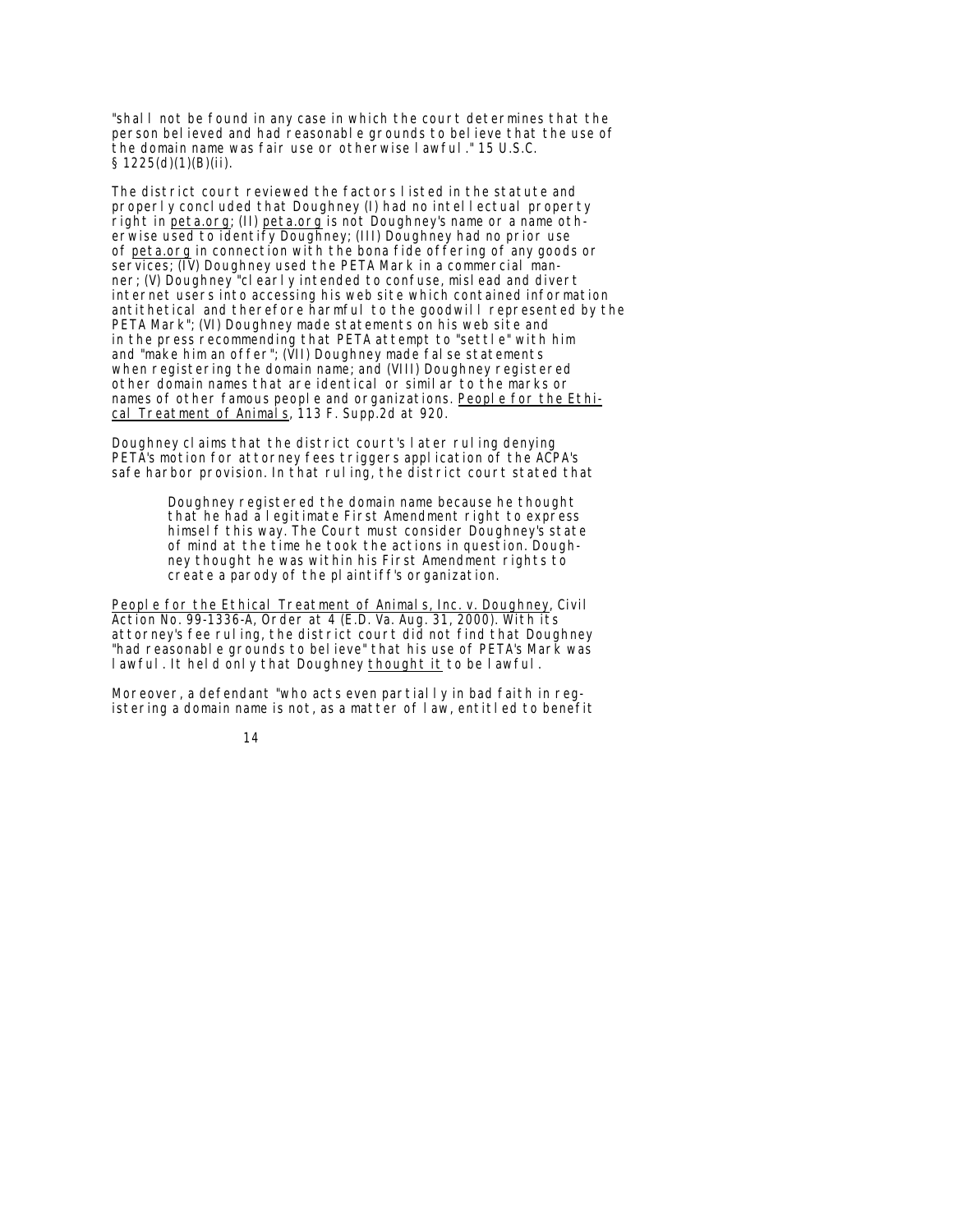from [the ACPA's] safe harbor provision." Virtual Works, Inc., 238 F.3d at 270. Doughney knowingly provided false information to NSI upon registering the domain name, knew he was registering a domain name identical to PETA's Mark, and clearly intended to confuse Internet users into accessing his website, instead of PETA's official website. Considering the evidence of Doughney's bad faith, the safe harbor provision can provide him no relief.

III.

#### A. Attorney Fees

This Court reviews the denial of an award for attorney fees for abuse of discretion. Shell Oil Co. v. Commercial Petroleum, Inc., 928 F.2d 104, 108 n.6 (4th Cir. 1991). A trial court abuses its discretion only if its conclusions are based on mistaken legal principles or clearly erroneous factual findings. Westberry v. Gislaved Gummi AB, 178 F.3d 257, 261 (4th Cir. 1999).

In trademark infringement cases, the Court may award reasonable attorney fees in exceptional cases. Under 15 U.S.C. § 1117(a), a case is "exceptional" if the defendant's conduct was "malicious, fraudul ent, wil l ful or del iberate in nature." <u>Scotch Whisky Ass'n v. Majestic</u> Drilling Co., Inc., 958 F.2d 594, 599 (4th Cir. 1991). In other words, a prevailing plaintiff must "show that the defendant acted in bad faith." Id. See also Texas Pig Stands v. Hard Rock Cafe Int'l, Inc. 951 F.2d 684, 697 (5th Cir. 1992) (the term "exceptional" should be "interpreted by courts to require a showing of a high degree of culpability on the part of the infringer, for example, bad faith or fraud").

PETA sought attorney fees of more than \$276,000. The district court denied the motion, holding that Doughney did not act maliciously, fraudulently, willfully or deliberately because "he thought that he had a legitimate First Amendment right to express himself this way" and "to create a parody of the plaintiff's organization." PETA claims the district court's decision is inconsistent with its bad faith finding under the ACPA, and argues that Doughney's conduct established bad faith.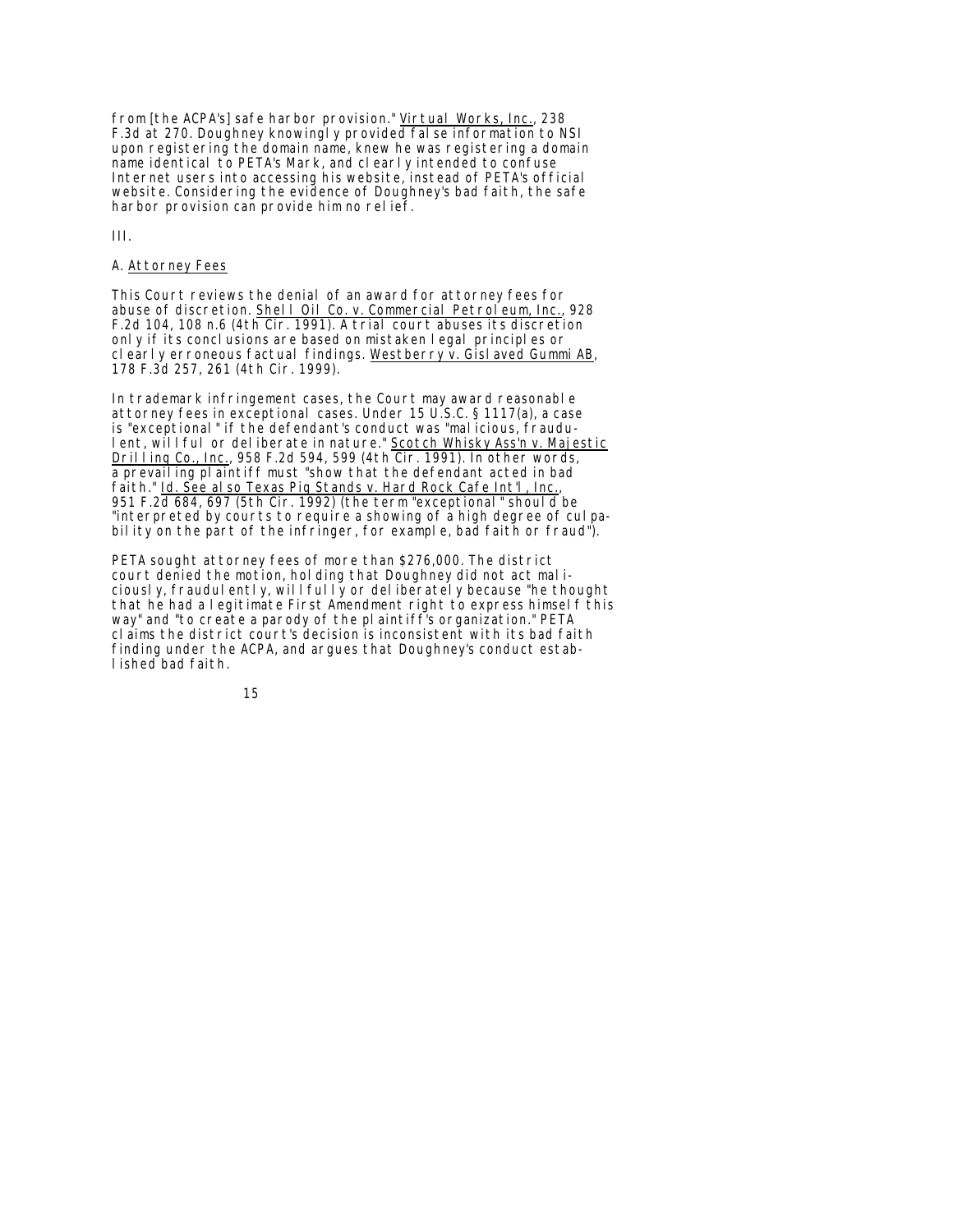However, a bad faith finding under the ACPA does not compel a finding of malicious, fraudulent, will ful or deliberate behavior under § 1117. The district court was within its discretion to find that, even though Doughney violated the ACPA (and, thus, acted in bad faith), he did not act with the level of malicious, fraudulent, willful or deliberate behavior necessary for an award of attorney fees.

#### B. Costs

PETA also sought to recover \$28,671.68 for the costs of filing fees, photocopying, facsimiles, courier services, postage, attorney travel, mileage, tolls and parking, long distance telephone calls, "services", witness fees and mileage, transcripts, computer research, and "miscellaneous" items. Under 15 U.S.C. § 1117, a prevailing plaintiff "shall be entitled . . . to recover . . . the cost of the action." The term "costs of the action" is not defined by the Lanham Act. The district court interpreted the term to mean that PETA was entitled to those costs defined in 28 U.S.C. § 1920, which states that

> [a] judge or clerk of any court of the United States may tax as costs the following:

(1) Fees of the clerk and marshal;

(2) Fees of the court reporter for all or any part of the stenographic transcript necessarily obtained for use in the case;

(3) Fees and disbursements for printing and witnesses;

(4) Fees for exemplification and copies of papers necessarily obtained for use in the case;

(5) Docket fees under section 1923 of this title;

(6) Compensation of court appointed experts, compensation of interpreters, and salaries, fees, expenses, and costs of special interpretation services under section 1828 of this title.

PETA claims that 15 U.S.C. § 1117 "does not incorporate nor reference the limitations set forth in § 1920" and that "the fact that a sep-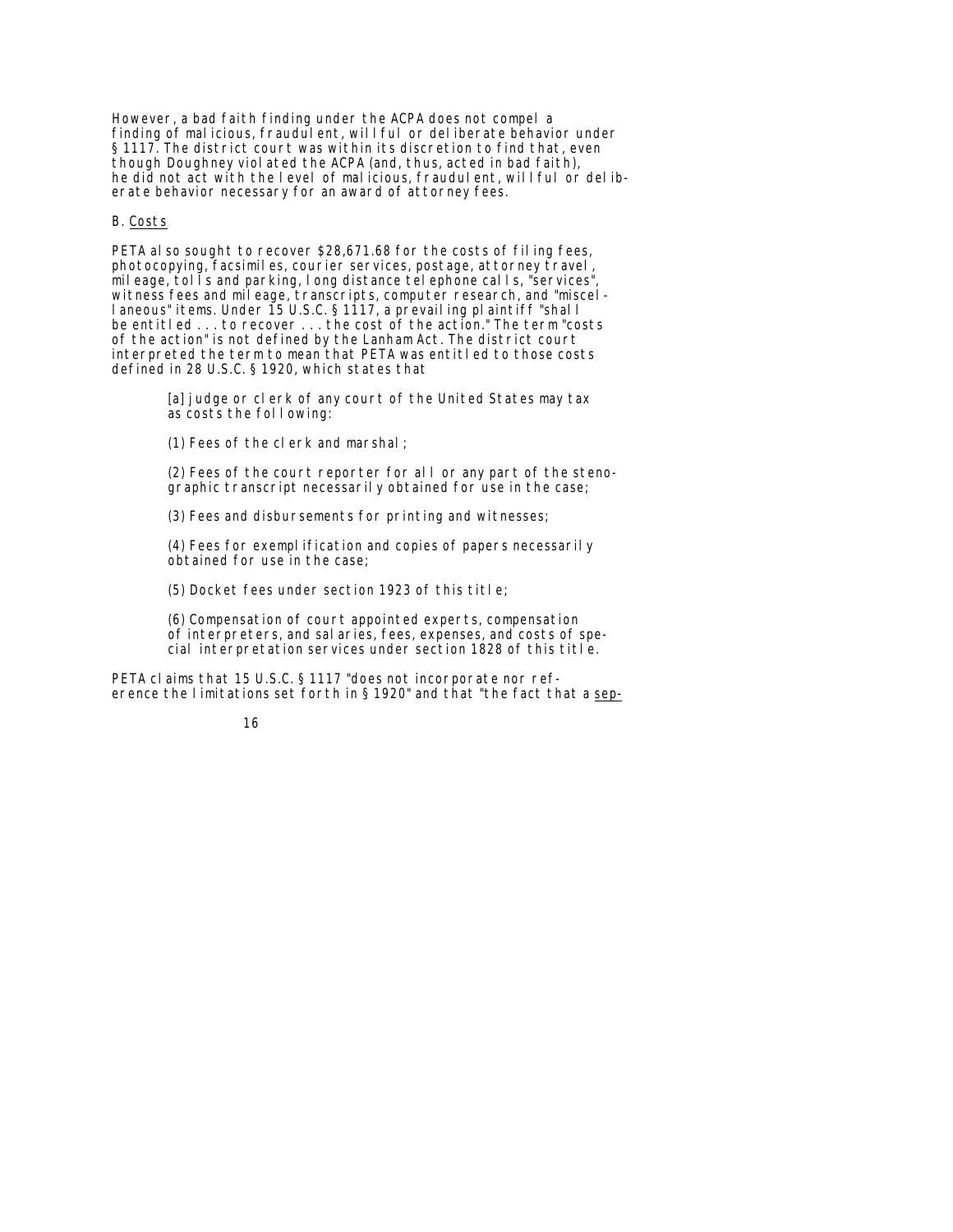arate statute was passed to expansively award `costs of the action' in trademark cases indicates that it is a statute that is to be considered separate and apart from the traditional costs statute." Appellee/Cross-Appellant PETA's Reply Br. at 26 (emphasis in original).

However, the term "costs of the action" is not unique to the Lanham Act. Identical language appears in the Real Estate Settlement Procedures Act, 12 U.S.C. § 2607(d)(2) ("In any successful action to enforce the liability under this paragraph, the court may award the court costs of the action together with a reasonable attorney's fee as determined by the court"), ERISA, 29 U.S.C. § 1132(g)(2) ("the court shall award the plan" . . . "reasonable attorney's fees and costs of the action" if the action resul ts in a "judgment in favor of the pl an"), the Fair Labor Standards Act, 29 U.S.C. § 216(b) (providing for "reasonable attorney's fees . . . and the costs of the action"), the Right to Financial Privacy Act, 12 U.S.C. § 3417 (same), the Expedited Funds Availability Act, 12 U.S.C. § 4010 (same), the Truth in Savings Act, 12 U.S.C. § 4310 (same), and other statutes. Moreover, at least two Circuit Courts have held that the term "costs of the action" must be interpreted with reference to 28 U.S.C. § 1920. See, e.g., Uphoff v. Elegant Bath, LTD, 176 F.3d 399, 411 (7th Cir. 1999) (interpreting Fair Labor Standard Act 29 U.S.C. § 216(b)'s"costs of the action" with reference to § 1920); Agrendo v. Mutual of Omaha Cos., 75 F.3d 541, 544 (9th Cir. 1996) ("We therefore hold that Employment" Retirement Income Security Act 29 U.S.C. § 1132's] allowance for `costs of action' empowers courts to award only the types of `costs' allowed by 28 U.S.C. § 1920").

Moreover, we need not determine now whether the "costs of the action" referenced in § 1117 are limited to those mentioned in § 1920 because the "award of monetary damages, attorney fees and costs under the Lanham Act is committed to the sound discretion of the Court, based on the equities of each particul ar case." <u>Dick's Sporting</u> Goods, Inc. v. Dick's Clothing & Sporting Goods, Inc., 12 F. Supp.2d 499, 500 (D.Md. 1998), aff'd, 188 F.3d 501 (4th Cir. 1999). The district court was required to award PETA, as the prevailing party, no more than those costs required by § 1920. Any additional award of costs was within its sound discretion and PETA fails to make a compelling argument establishing that the district court abused its discretion in refusing to do so.